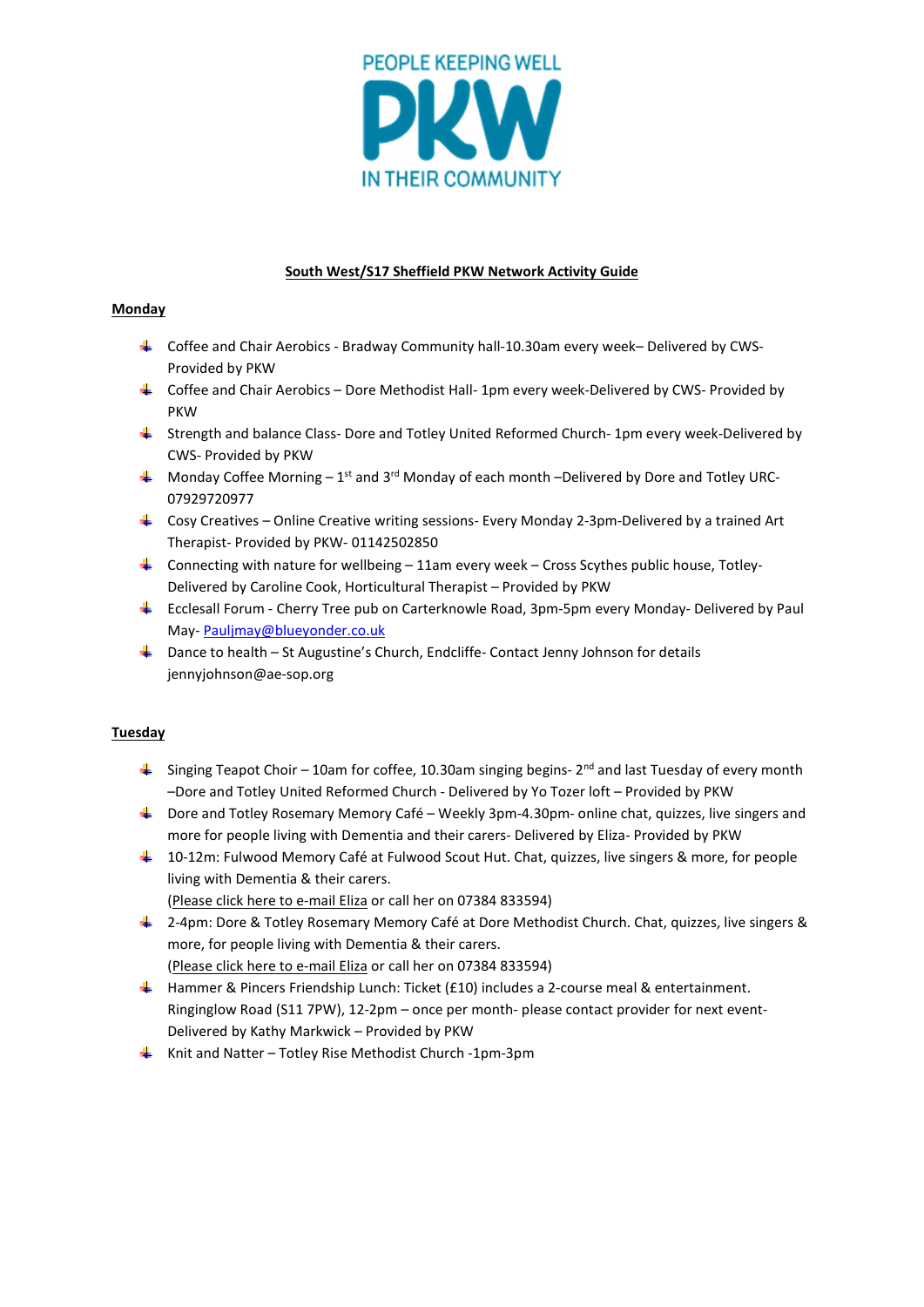

### Wednesday

- $\frac{1}{2}$  S17 Carers café 10am on the 1<sup>st</sup> and 3<sup>rd</sup> Wednesday of every month-supported by Sheffield Carers Centre
- Gentle Exercise Circuit Class-2pm every week (Zoom)- Delivered by CWS- Provided by PKW
- $\downarrow$  Dance to health St Augustine's Church, Endcliffe- Contact Jenny Johnson for details jennyjohnson@ae-sop.org
- Coffee on the Corner Totley every Wednesday. This is different to the 'normal' Friendship Lunches in that it is weekly, with no set price/menu/live entertainment. Guests can therefore just call in and have a drink and/or lunch.

#### **Thursday**

- Chair Aerobics-Totley Library 12pm every week- Delivered by CWS- Provided by PKW
- $\ddag$  2-4pm: Bents Green Memory Cafe. Chat, quizzes, live singers & more, for people living with Dementia & their carers – Contact - 07384 833594- Provided by PKW
- <sup>1</sup> 3pm Table Tennis- Bradway Community Hall. (Contact Jan on 07787 954 842/0114 418 6463)
- $\frac{4}{3}$  S11 carers Walk, Ecclesall Woods. 1<sup>st</sup> Thursday monthly at 11am- Delivered by Sheffield Carers Centre
- $\downarrow$  Natter Coffee morning 10.30am Totley Library Delivered by Totley All Saints Church
- Community Journalism Online 10.30am Contact Kathryn Reaney Provided by PKW

### Friday

- Sporting Chatter 10am on the 1<sup>st</sup> and 3<sup>rd</sup> Friday of every month Sporting Films on the 2<sup>nd</sup> and 4<sup>th</sup>-Dore and Totley URC – Provided by PKW
- Connecting with Nature for Wellbeing-10.20am-11.30am every week- Delivered by Horticultural Therapist Caroline Cook- Provided by PKW
- $\frac{1}{2}$  7pm Table Tennis- Bradway Community Hall. (Contact Jan on 07787 954 842/0114 418 6463)
- Shepley Spitfire Friendship Lunch, Mickley Lane, Totley, Sheffield, S17 4HE. Last Friday of the month. Two course meal and live entertainment - cost is £10 - to book please call the venue on 01142 360298

#### **Saturday**

 $\frac{1}{2}$  Saturday mornings (monthly) Forest Bathing /Nature mindfulness in Graves Park Caroline Cook Forest Therapy Practitioner To book contact Caroline @wellwithnature.co.uk www.wellwithnature.co.uk

### Clubs